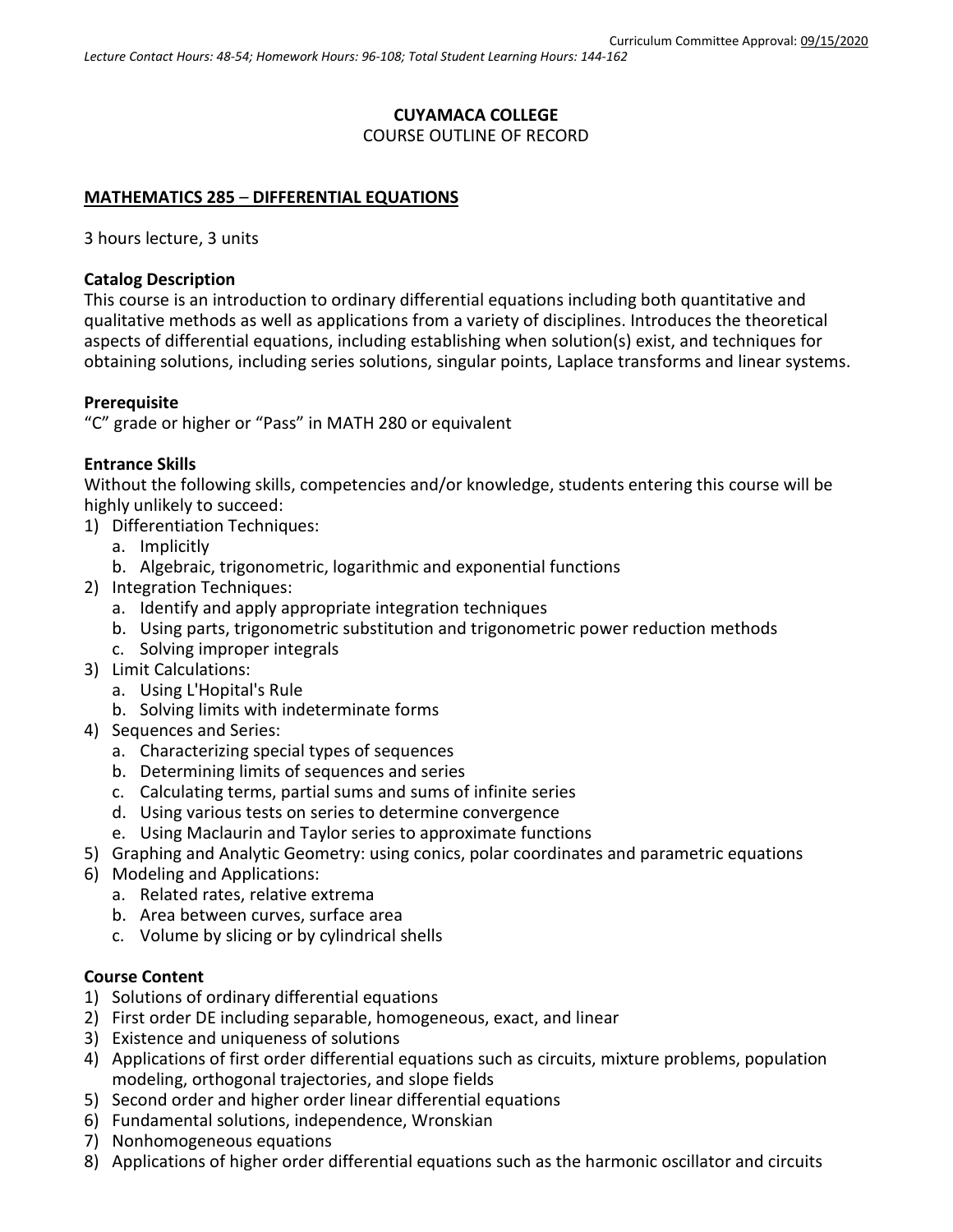- 9) Variation of parameters
- 10) Laplace Transforms
- 11) Series Solutions
- 12) Systems of Ordinary differential equations

# **Course Objectives**

## Students will be able to:

- 1) Create and analyze mathematical models using ordinary differential equations;
- 2) Identify the type of a given differential equation and select and apply the appropriate analytical technique for finding the solution of first order and selected higher order ordinary differential equations;
- 3) Apply the existence and uniqueness theorems for ordinary differential equations;
- 4) Find power series solutions to ordinary differential equations;
- 5) Determine the Laplace Transform and inverse Laplace Transform of functions; and
- 6) Solve Linear Systems of ordinary differential equations.

# **Method of Evaluation**

A grading system will be established by the instructor and implemented uniformly. Grades will be based on demonstrated proficiency in subject matter determined by multiple measurements for evaluation, one of which must be essay exams, skills demonstration or, where appropriate, the symbol system.

- 1) Exploration activities (both independent and group) which measure students' ability to classify a differential equation, analyze a differential equation to see if it satisfies the conditions of the Uniqueness and Existence Theorems, and compute a Laplace transformation of an expression.
- 2) Homework assignments which measure students' ability to: determine the best method of solution and then to solve first order and higher order differential equation; create equations for specific initial value problems; and operate on a differential equation by Laplace transform to produce a solution.
- 3) Exams, quizzes and comprehensive final exam which measure students' ability to: determine the best method of solution and then to solve first order and higher order differential equation; create specific solutions to initial value and boundary value problems; and operate on a differential equation by Laplace transform to produce a solution.
- 4) Computer laboratory assignments which measure students' ability to select a suitable method for solving a differential equation and to interpret the results of a difficult problem.

# **Special Materials Required of Student**

Graphing utility

**Minimum Instructional Facilities** Smart classroom

# **Method of Instruction**

- 1) Lecture and discussion
- 2) Instructor-guided discovery
- 3) Individual and group tutoring
- 4) Guided practice

# **Out-of-Class Assignments**

- 1) Problem sets
- 2) Take-home quizzes and/or exams
- 3) Reading and/or writing assignments